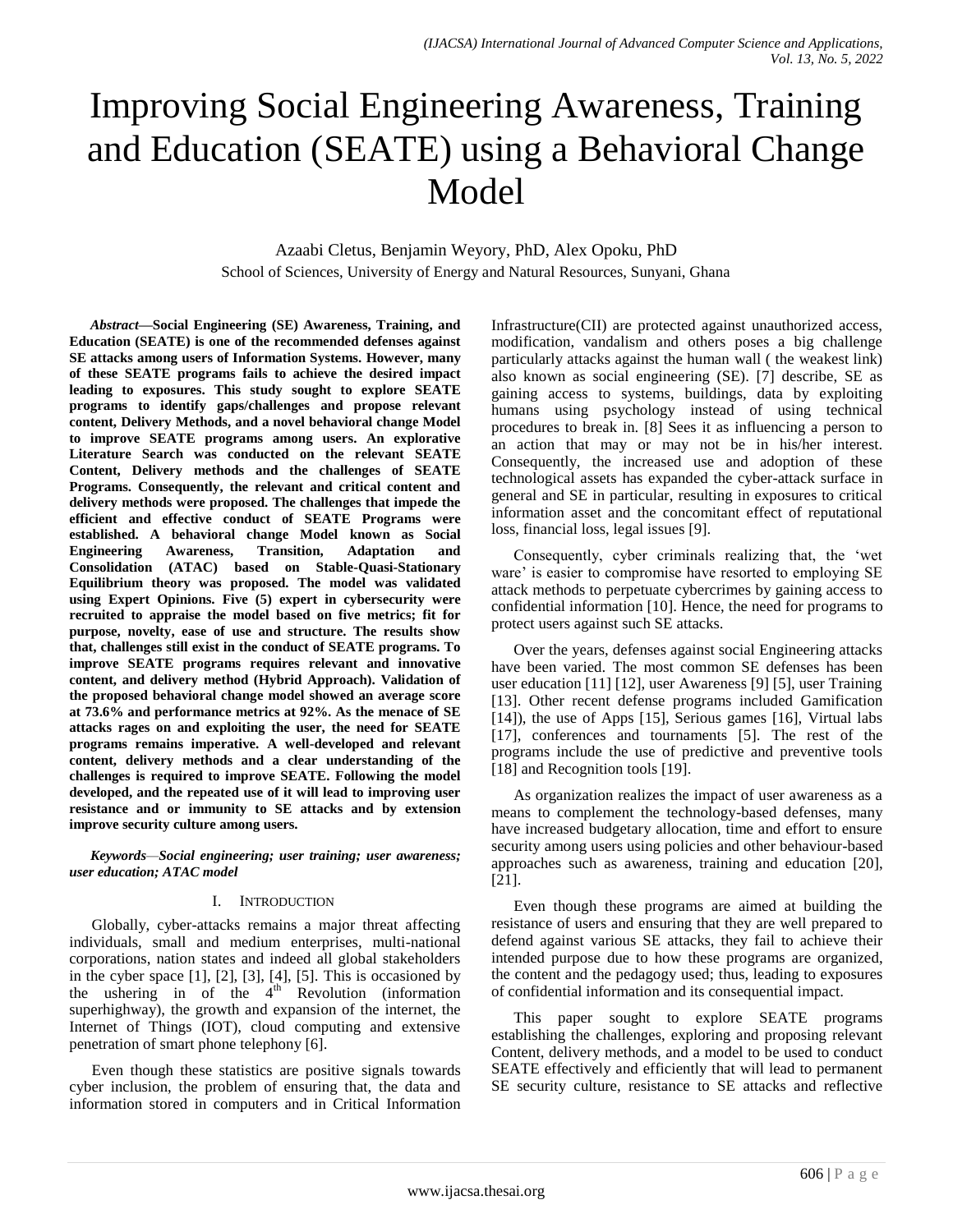behavior of users when faced with an SE attack. To do this, the following research objectives were set:

- Explore and proposed relevant SE Content, Delivery methods and challenges of SEATE programs.
- To propose a behavioral change model to improve SEATE programs among users.

The contribution/value/novelty of this work;

There is a limited academic study on the use of behavioral change models in improving SEATE programs. Consequently, this study and its findings is a modest contribution to SEATE programs in particular and improvement of user resistance in general. Hence, this study is a modest contribution to knowledge in the field of SE in particular and Cybersecurity in general.

Specifically, the study contributed to knowledge in the following ways:

*1)* Critically analyzed literature and established relevant content, Delivery methods and challenges of SEATE. Through this approach, we proposed innovative and relevant SEATE Content and the key points that should be included and emphasized during SEATE Programs.

*2)* We also highlighted the industry delivery methods and their challenges and thus proposed a hybrid approach so as to complement the deficiencies in each of them.

*3)* Proposed a model to be followed to improve SEATE resulting in improvement of 92% in model performance metrics rating.

*4)* Contributed in design process, methodology that can be used by practitioners to improve upon their SEATE projects.

The rest of the paper is structured as follows:

In Section 2, Theoretical and Related Works; Section 3, Content, Delivery Methods and challenges of SEATE Programs; Section 4, Proposed Model and Validation, Section five 5, Results, section 6, Discussions of the Findings, Section 7, Conclusion and Future Works and at the end are the references of the study.

# II. THEORETICAL FRAMEWORK AND RELATED WORK

#### *A. Theoretical Framework*

The concept of SE mainly refers to attacks aimed at tricking the user (Holder of a vital information Asset) to divulge such information against the wish of the user [8]. As an attack against the user, any defense or protective mechanism should aim at the user. This will ensure that, the user is aware of such attacks, modify their behavior about SE attacks and manage the needed change to prevent, and or mitigate the attack.

The study [22] is regarded as the father of change management (CM). He proposed the 3 –step model indicating that, a successful change passes through 3 steps; unfreezing, moving and refreezing [22]. He contended that to manage change process, the organization must unfreeze; change from current state to a neutral position, to enable the unlearning of the old behavior, and to ensure that the new behavior can be adopted and adapted successfully. Once the change occurs, the organization refreezes into the new state. This is often referred to as Stable –Quasi- stationary- Equilibrium.

Extending and applying this theory, we indicated, that, SE as a cyber-phenomenon, requires that all stakeholders are offered the required SEATE with the aim of improving resistance to such attacks, creating permanent cyber/SE security culture and consciousness and permanent behavior change against SE attacks.

Reasoning on this principle, we proposed a model known as Awareness, Transition, Adaptation and Consolidation (ATAC) model to improve SEATE programs. A review of related works in social engineering awareness, trainings programs follows in the next section.

### *B. Related Work*

Research into security Awareness program in general and social engineering in particular has gained pace in recent years especially in programs aimed at improving security against SE attacks [5], [9], [21],[6].

The author in [6], proposed an educational model for systematic adaptation to cyber security training programs. However, this model is for generic cyber security awareness and fails to address the issue of SE. Specifically, using the modus operandi in social engineering differs with other technology or traditional hacking methods.

A web-Based System (SAWIT tool kit) was proposed and translated into a prototype to improve security awareness. It was based on knowledge sharing among employees [21].

The author in [5] delivered a conference paper on challenges of implementing training and awareness programs targeting cybersecurity social engineering. They suggested budgetary constraints for trainings, lack of understanding of information security, bad organizational cyber security culture as some of the challenges facing SEATE. He recommended the use of security preparedness exercises and awareness programs as a means to improve security.

The author in [23] proposed a framework to evaluate the risk inherent in the Internet of Things (IOTs) based on the situational awareness. The focused on awareness in IOT devices and how promote situational awareness of security. Other studies considered SE awareness on the bases of the business environment such as technology, organization etc. as a way to improve SEATE. Social issues as a limitation against SEATE was also conducted [11].

Notwithstanding the number of studies conducted in social engineering awareness trainings, not much is done in clearly identifying the key critical challenges of a SEATE programs, the required and relevant content and delivery methods and a model that can improve user behavior change to ensure permanent cybersecurity culture in general and SE in particular. Thus this paper explored relevant SEATE programs, content, delivery methods and the challenges and proposed a novel behavioral change model for the improvement of SEATE programs. The next section explored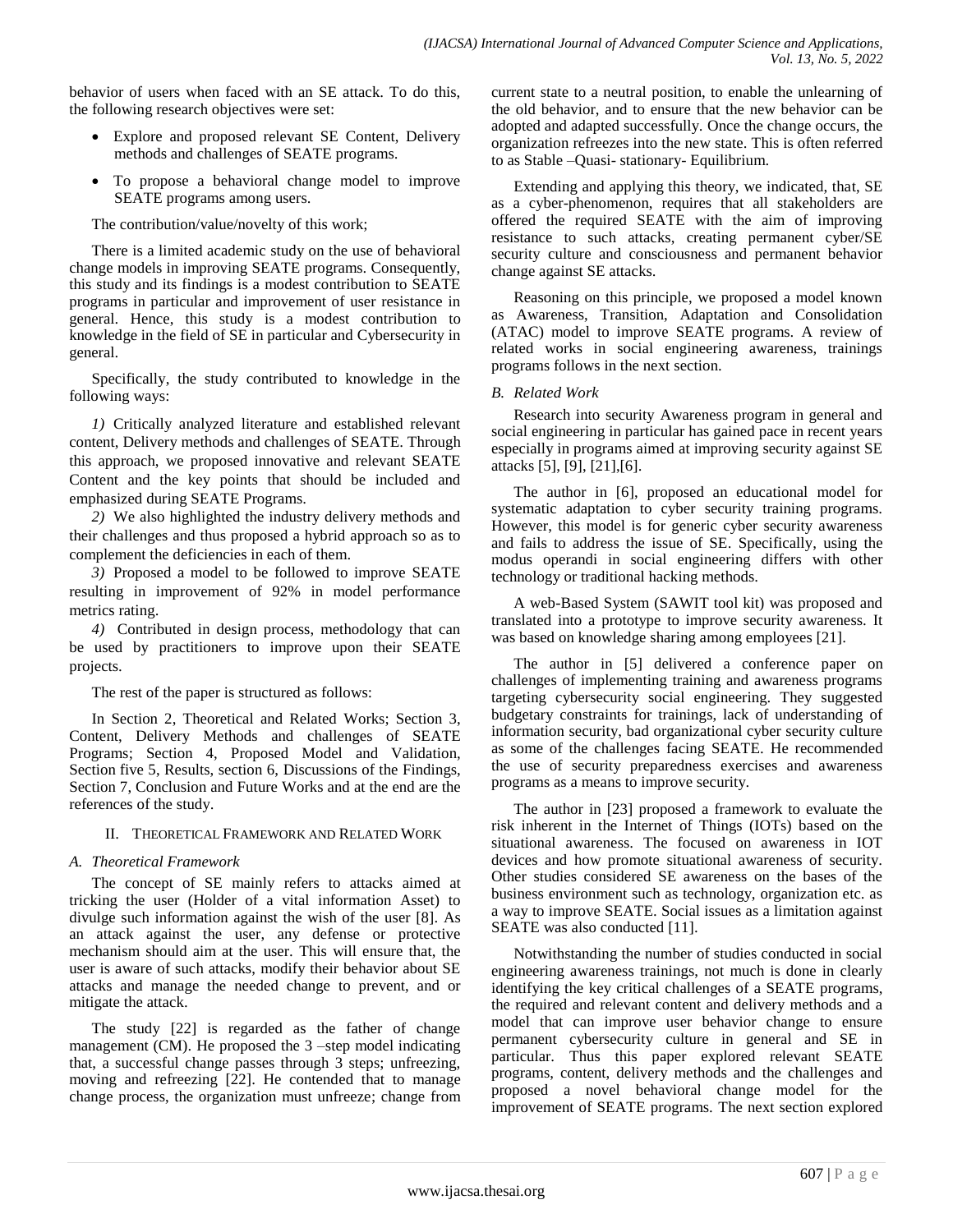the Content, Delivery methodologies and challenges/setbacks of SEATE programs.

#### III. CONTENT, DELIVERY METHODS AND CHALLENGES OF SEATE PROGRAMS

#### *A. Cybersecurity Social Engineering Content*

Social Engineering attackers continue to plaque the cyber world with new and novel attacks. Even though organization is spending huge sums of money to ensure security, their effort always most times fails due to user vulnerability to social engineering attacks. To ensure improved security, organizations" employees" knowledge need to be improved using awareness, training and education programs [20]. This should include exposure to security policies, processes and best standards that promote corporate cybersecurity in general and social engineering in particular. The content should contain awareness programs at the base for starters. These are programs aimed at exposing the user to SE attacks towards changing the behaviour of the user [2].

Training programs should follow this, which enables the user to make appropriate security choices in their daily personal and work life. Users are trained on specific actions to take in specific cases and should be selected and implemented based on the set objectives.

Finally, the SEATE program should graduate to education where individuals interested to take careers in cybersecurity are given specialized education in specific area by providing in-depth knowledge in the area of security. Thus, SEATE programs should follow a learning continuum, which begins with awareness creation, cumulatively building into training and eventually evolves into education as shown in Fig. 1 known as the cybersecurity learning continuum.





The author in [20] suggests that most information security awareness programs are generic in nature, too much information leading to information overload. This makes it difficult for users to decipher the relevant content to concentrate. Even with the relevant content, the delivery approach is also relevant to ensure that the right and relevant content is well delivery to the user.

# *B. SEATE Program Delivery Methods*

There are many and varied methods used in the delivery of SEATE programs. [2] Suggested face-face method (lectures, storytelling and workshops), self-directed learning which can be static in nature (text and web based) or flexible/dynamic (videos and games) and finally, teachable options such as embedded delivery methods such as online learning. In the face-face, approach involves a physical environment with or without an expert who facilitates the process. The self-directed learning involves a virtual platform where the SEATE program is delivered such as web-based trainings, text-based and video based approaches. In the case of teachable delivery

method, embedded links and content is attacked for user to learn.

[24] contend that, security awareness delivery methods include the conventional methods such as posters, stickers, leaflets, newsletters; Instructor- led; formal presentations, training sessions and online delivery methods such as electronic articles or emails, web-based security awareness methods, alert messages and game-based methods.

It is worthy of note that even though many of these approaches are proposed towards achieving maximum benefit from such programs, many fail due to inherent challenges such as too much information, cost, boring, inexperience instructors, monotony leading to security breaches.

# *C. Challenges to Cybersecurity SEATE Programs*

The use of SE security training awareness, education and other programs aimed at protecting users against SE attacks is well documented in literature [25],[9]. These programs aim at improving user resistance, and increased SE attack consciousness. [5]opine that, several factors militate against SE training and awareness; the Business Environment, Social issues including industry competition, the compliance or legal frameworks with the country, organizational issues, economic and personality issues or traits that serves as challenges to a successful SE education, training and awareness.

Other methods to SE education, training and awareness include the current methods such as games, Apps, Virtual labs, tournaments, conferences [5]. However, these have challenges such as coordination in the case of serious games, and personality issues about collaborative approaches. Others include real-life simulations and videos. These simulations are generic and fail to cater for the individuals in the organization.

The earlier methods to SEATE programs include manual reminders, the use of posters, awareness campaigns, online courses and physical access programs [20]. However, these methods are said to be boring, tedious and time consuming and lack practical exposure for employees.

From the forgoing, time constraints, Budgetary constraints, generalized nature of the training and awareness program without recourse to the individual users, characteristics such as educational level, organization level (operational, management and levels) pose a major challenge in the successful conduct of SEATE projects. Thus, to be able to effectively and efficiently carry out SEATE programs to achieve the intended objective, there is the need for relevant content, innovative delivery methods and organizational and behavioral change models [21]. The next section will consider the characteristics of relevant content, innovative delivery method and propose a social engineering security behavior change model for effective and efficient SEATE programs.

# IV. METHODOLOGY

The study aimed at exploring the SEATE content, delivery methods and the challenges faced in achieving the intended objectives and to propose innovative content and delivery methods and a novel behavioral change model to improve SEATE programs.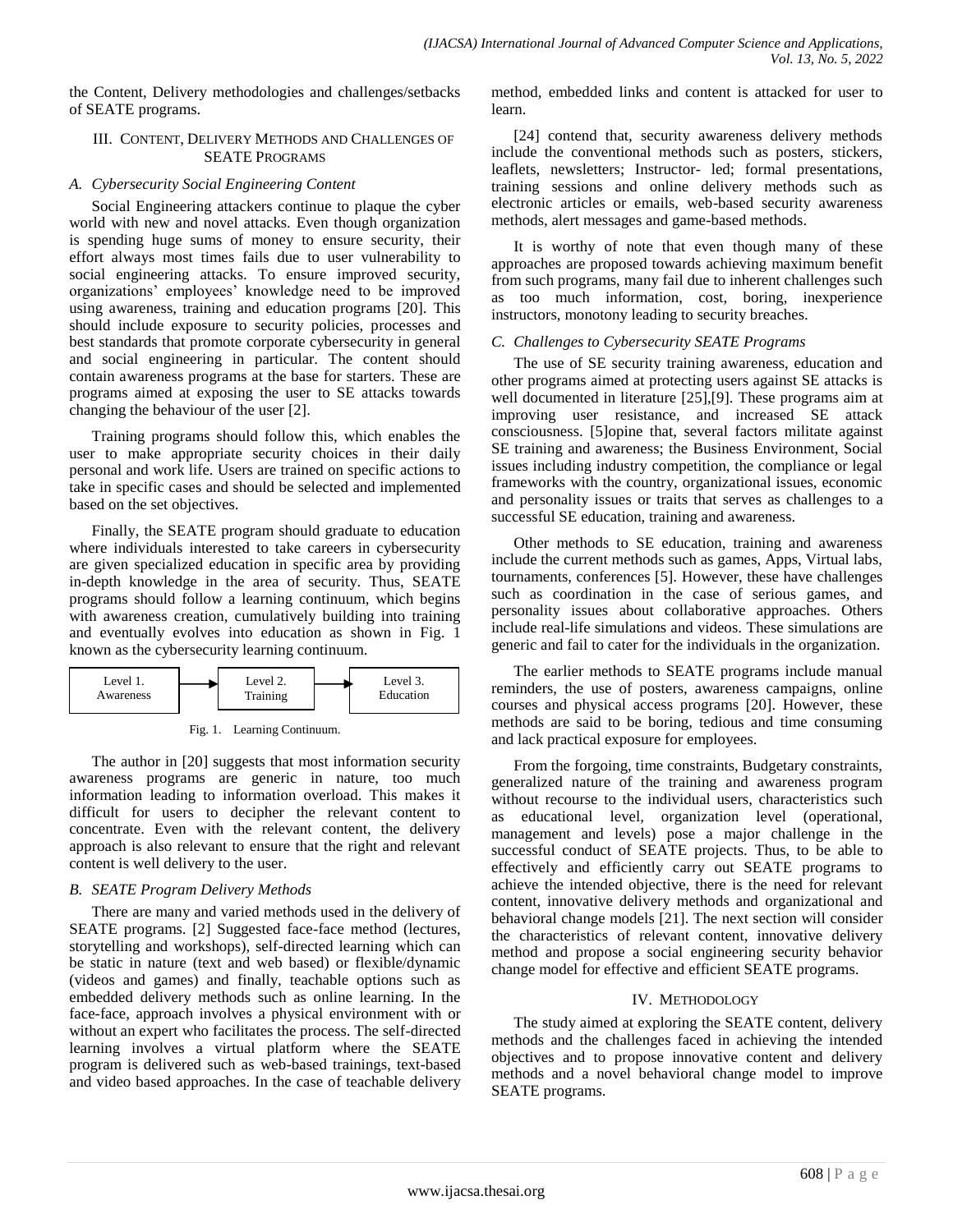| TABLE I. | PROPOSED RELEVANT SEATE CONTENT AREA AND DESCRIPTION |
|----------|------------------------------------------------------|
|          |                                                      |

| <b>Comprehensive Knowledge of a Social Engineer.</b>     | Clear understanding of the goals, objectives and motives of a Social Engineer, types, characteristics<br>and tricks                                                                                                                                                                                                                                                                                                                                                                                            |  |  |  |
|----------------------------------------------------------|----------------------------------------------------------------------------------------------------------------------------------------------------------------------------------------------------------------------------------------------------------------------------------------------------------------------------------------------------------------------------------------------------------------------------------------------------------------------------------------------------------------|--|--|--|
| Comprehensive knowledge of vectors in use.               | Understanding of both semantic, syntactic and AI based vectors, forms of vectors, categories, their<br>deployment strategies and how to overcome them.                                                                                                                                                                                                                                                                                                                                                         |  |  |  |
| Comprehensive knowledge of users/victims.                | Understanding of user vulnerabilities, traits that makes users vulnerable, level of training and<br>exposure to cybersecurity issues etc.                                                                                                                                                                                                                                                                                                                                                                      |  |  |  |
| PsychoSocial factors used in social engineering attacks. | Clear understanding of the psychosocial factors used in carrying out an attack; strong effect,<br>diffusion or responsibility, overloading authority, urgency etc.                                                                                                                                                                                                                                                                                                                                             |  |  |  |
| Relevant standards and regulations.                      | ISO/IEC27001 & 27002, PCI/DSS, FISMA, GRAMM-LEACH BLILEY ACT, HIPAA, Red Flag<br>Rule, GDPR. These will provide users and third party contractors with policies, procedures,<br>cardholders information, information assets risk management, responsibilities and compliance,<br>employee management and training, system failures, create awareness to raise red flag as when a<br>threat shows up, general data protection to monitor, compliance, awareness, training and audit to<br>ensure data security. |  |  |  |

To achieve this, literature was explored to establish the challenges of SEATE programs. Then a meta-data analysis of the industry-based SEATE Contents was explored and compared with our proposed innovative content as illustrated in Table I.

Secondly, we compared the traditional delivery methods, identified their gaps, and proposed an innovative Hybrid method for delivering SEATE programs. The proposed hybrid approach is shown in Fig. 2. The use of the hybrid was proposed because the weaknesses in the traditional methods will be complemented by combining them.

To improve overall SEATE programs objectives, we proposed a behavioral change model known as Awareness, Transition, Adaptation and Consolidation (ATAC) to improve SEATE programs. The figure below shows the model and brief description of it.



Fig. 2. Proposed Hybrid Delivery Approach.

*A. Proposed Model and Description*

We proposed a model known as "Awareness, Transition, Adaptation and Consolidation (ATAC) as a solution to improving SEATE and by extension S.E Attacks. The Model is as shown in Fig. 3.

The model is in four (4) phases; Awareness, Transition, Adaptation and Consolidation with an arrow depicting the needed force of change such as cybersecurity consciousness (internal or external). This is how the model works:

*1) Awareness phase:* Making users aware of their behavior deficiency to SE risks is needed. When users' awareness of the implication of their current deficient state is made known and the associated Danger, they begin to think of how to change.

*2) Transition state:* Users are now aware of the dangers associated with their behavior; Hence, wanting to change from their current state to the proposed new state.

*3) Adaptation phase:* In this stage, the user has transitioned into the new or required state and are now prepared to live such a new life; being security conscious and taking calculated actions to ensure that his behaviour does not lead to exposure.

*4) The consolidation phases:* this phase ensure that, the use is now ready and living the desire organization security culture. Enforcing this new behaviour through monitoring, reminders, penetration testing will ensure that the user do not relapse to the old state.

Such a cycle of creating awareness among users and exposing them to the dangers leads them to want to change. This leads to transition where the user switches from the lack of knowledge to the new state. This desire enables the user to adapt to the new way of cybersecurity conscious life. Consistent use of this will lead to consolidation, where the desired behavior is enforced to become part of the user and the process continues back to the awareness when new requirement for change is necessitated. To ensure the potential usefulness and usability of the proposed model, it needs to be validated.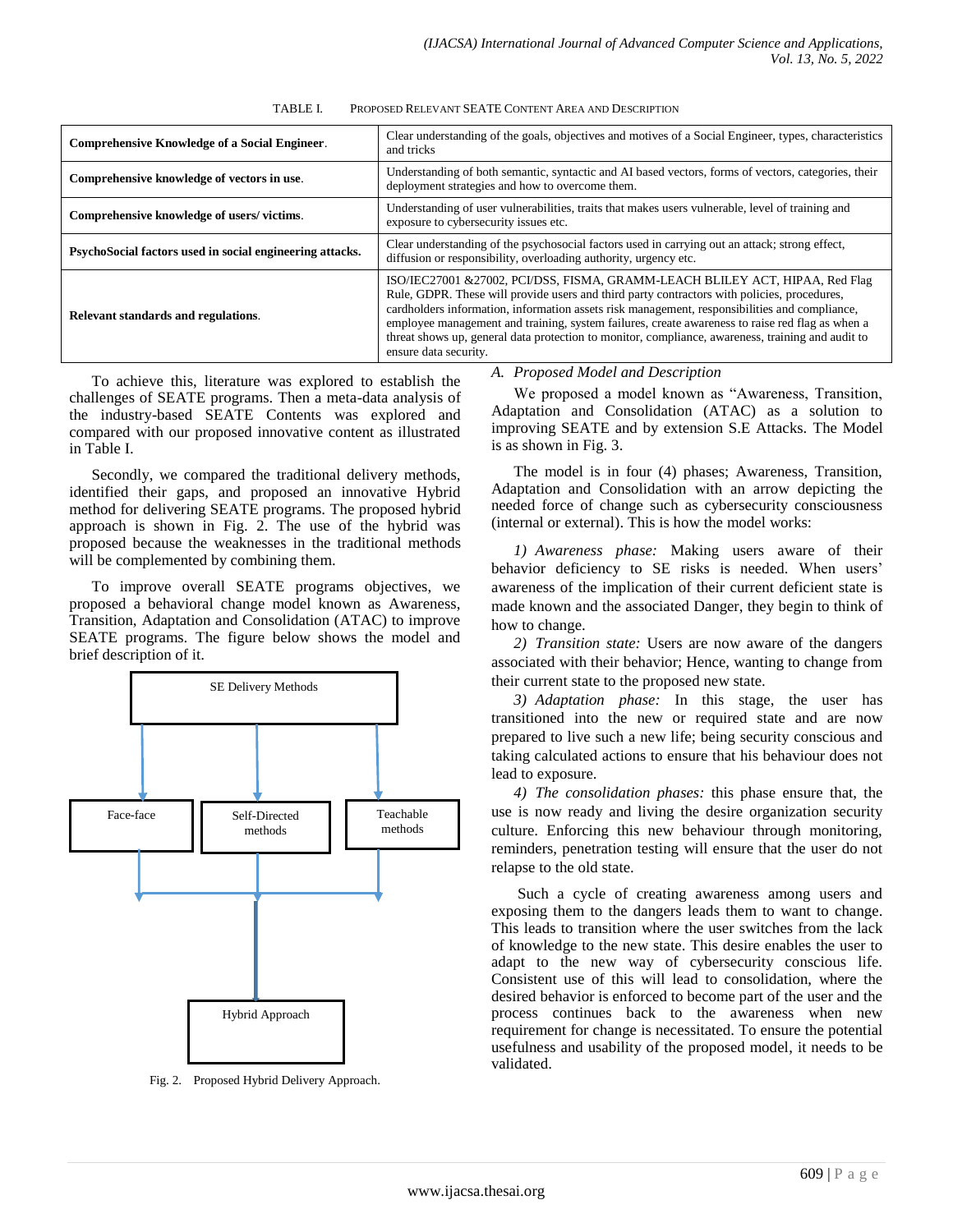

Fig. 3. Proposed ATAC Model.

TABLE II. COMPARISON OF HYBRID DELIVERY MODEL WITH EXISTING DELIVERY METHODS

| <b>Delivery Method</b>          | Lecture                   | Workshop  | <b>Story</b>              | <b>Embeddded Links</b> | <b>Flexible</b> | <b>Videos Games</b> | <b>Static</b>  |
|---------------------------------|---------------------------|-----------|---------------------------|------------------------|-----------------|---------------------|----------------|
| Face-Face                       |                           |           |                           |                        | $\overline{ }$  | $\lambda$           |                |
| Self-Directed Teachable Moments | $\boldsymbol{\mathrm{X}}$ |           | $\mathbf{v}$<br>$\Lambda$ |                        |                 |                     |                |
| Hybrid                          |                           | $\lambda$ | $\mathbf{v}$<br>$\Lambda$ |                        | $\overline{ }$  | $\Lambda$           | $\overline{ }$ |

# *B. Model Validation*

To validate the model, Expert Opinions were elicited to ascertain the usefulness and usability of the artefact. This was done using Observational Empirical Research whereby the

The researcher did not intervene in the assessment of the model by the Experts. The aim was to gain useful information about the expected usability and usefulness of the proposed artefact in a real-world context [26]. Experts were to rate the model in dimensions/metrics such as fit for purpose, novelty, ease of use, architectural structure. Each metric was to be rated on a scale of 1 to 5 based on the expert's view of the model to that metric. The result is shown in Table I. Descriptive statistics were used to represent the data. We measured the central tendency using Arithmetic means as this describes the center of the data if divided equally among the subjects (Howard & Fletcher, 2016). The results of the study are presented in the next section.

The result of the proposed relevant SEATE Program Content, the proposed Hybrid delivery method and the Expert Opinion were analyzed and presented as shown in Table I, Fig. 3 and Table II, respectively.

# V. RESULT

This study sought to explore SEATE programs and to propose relevant Content, Delivery Methods, Challenges and to propose innovative SEATE Content, Hybrid Delivery method, and a novel behavioral change Model to improve SEATE programs among users. The result of the study was presented according to these objectives using tables and graphs.

In research objective 1, the aim was to propose a relevant SEATE content for the improvement of SEATE programs to obtain the desired impact and results. This is demonstrated in Table I.

The next objective was to compare the existing SEATE delivery methods with our proposed hybrid approach. The result of the proposed SEATE Delivery methods and the proposed innovative approach is as shown in Table II.

To improve the conduct of SEATE programs, we proposed a behavioral change model and evaluated it. The model was validated using Expert opinion as a means to scaling to practice. Experts were to rate the model based on the dimensions given on a scale of 1 to 5 for all the dimensions. The result of the opinions is presented in table. The overall Expert score of the model by Experts is presented in Fig. 4 whiles that of performance metric measures is shown in Fig. 5.



Fig. 4. Overall Percentage Sore of the Model by Experts.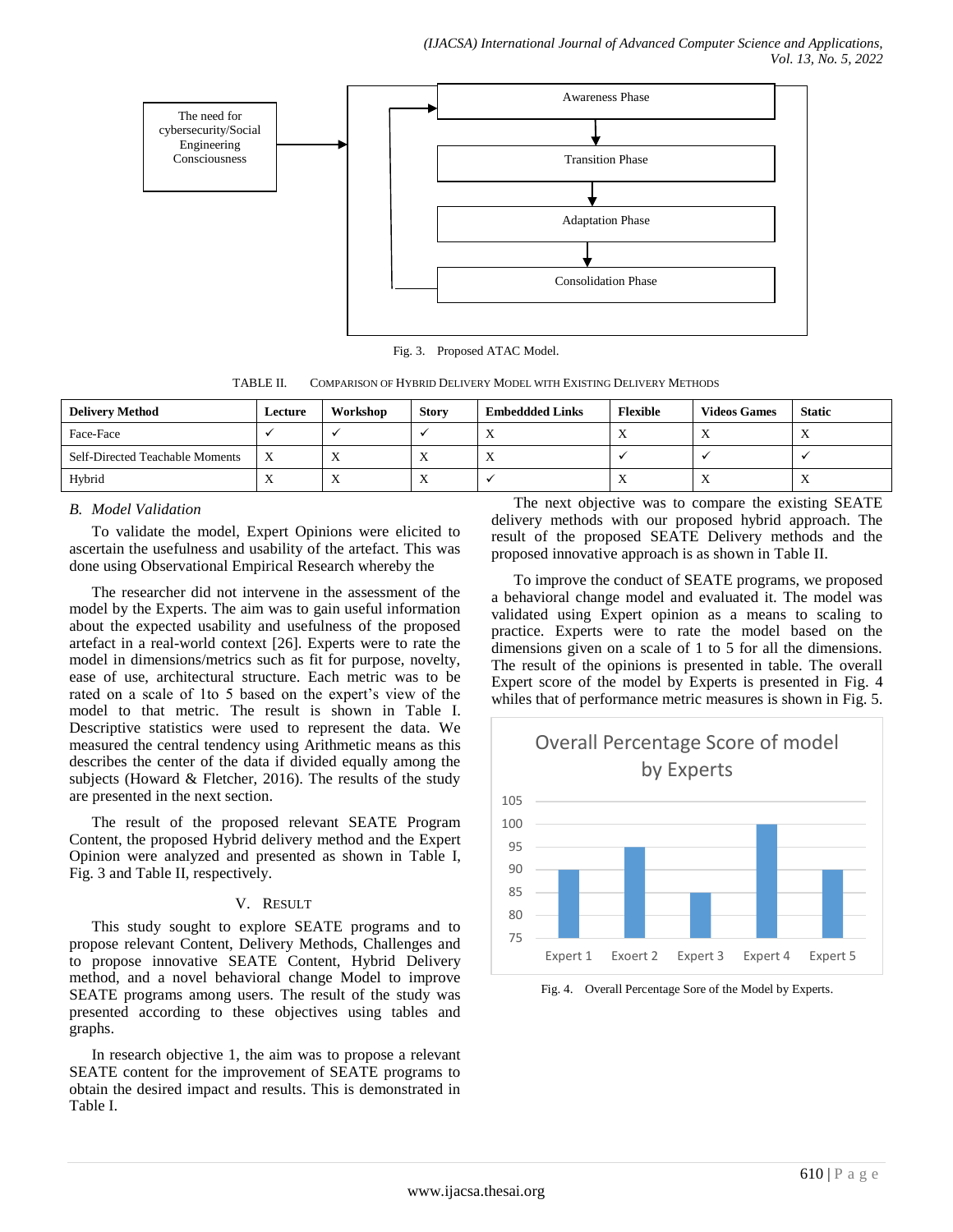

Fig. 5. Percentage Score of the Model on Metrics.

#### VI. DISCUSSION

The study sought to explore the content, delivery methods, challenges of SEATE programs and suggest Relevant SE content, innovative Delivery method and a model for improving SEATE programs.

The findings from the study demonstrated that, the content of SEATE programs is relevant to the success of the program. To have an effective SEATE Content, a critical analysis of the SE attack cycle is relevant. We argue that, having knowledge of the Social Engineer such as goals/motives( financial, espionage, competitive advantage, revenge), types of social engineers( hackers, penetration testers, disgruntled employees, government"s foreign intelligence people, spies) and all relevant information about Social Engineers when included in the SEATE program improves the understanding and knowledge of the user [27]. Also of relevance to improving SEATE Programs content is knowledge of social engineering vectors (syntactic, semantic and AI Based attacks). These vectors include phishing, pharming, water holing, spyware, adware, rootkits, Trojans, etc. [7]. Thirdly, knowledge and comprehensive understanding of the User and the vulnerability to SE attacks is relevant as part of the content to be included in the SEATE programs. Moreover, an effective SEATE program should also include the psychosocial factors used in SE attacks. These among others include, elucidation, strong effect, urgency, reciprocation, diffusion of responsibility, authority [8],[9]. Finally, knowledge of the relevant industry standards and regulations needs to be explained to users. These include ISO/IEC27001 & 27002 to provide all employees, contractors and third parties the policies, procedures, for their job; PCI/DSS for employees to understand the cardholder information and to acknowledge it. Federal information security management Act for employees to understand the information assets, risks, responsibilities and compliance. Gramm-Leach Bliley Act for users to understand the risks to customer information, employee management and training, information systems knowledge, and managing systems failures. Health Insurance Portability and Accountability Act (HIPAA) implement security awareness and training programs for all employees. The use of the Red Flag Rule for user to be able to identify threats and raise Red Flags when there is need and General Data Protection Regulation (GDPR) to create awareness, training, monitor compliance, and audit to ensure Data security as depicted in Table I.

The delivery methods used in conducting SEATE programs has an impact on the outcomes of such programs. Such programs are many and varied. The author in [2] opined that, they are face-face, self-directed and teachable methods. According to [24], the delivery methods include conventional methods, Instructor-led and online methods. However, these methods have their individual downside when used alone. Consequently, we argue that, using all of them together will complement each other"s deficiencies. Hence, the proposal for the use of the hybrid approach in delivering based on the peculiarity of the problem being addressed. The use of the hybrid approach will ensure that the weaknesses in each of the proposed traditional methods are complemented and compensated by the other method. This will lead to SEATE programs being effective and leads to improved security to social engineering attacks in particular and cybersecurity in general and SEATE programs in particular.

To propose a behavioural change artefact to improve SEATE programs, we propose a model known as Awareness, Transition, Adaptation and Consolidation (ATAC) following two theories (Conscious Competence Model and the stable Quasi-Random Equilibrium Model): [28],[22].

The CCM is a framework that describes the stages individuals have to pass through when learning a skills or behavior change to move from being unconscious/unskillful to becoming conscious/skillful. It is made up of four stages; Unconscious incompetence, where the individual as unaware, do not understand or know about a particular issue; in this case, SEATE programs and its impact. The second stage is Conscious Incompetence where the individual becomes aware of their skill/knowledge attitudinal deficit, hence, expresses the need to learn the skills or behavior change. At the third stage, called Conscious Competence, the individual have made progress and have acquired a reasonable level of the needed skill, but does things with little difficulty.

Finally, continuous use of the skill knowledge/ attitude over and over leads to Unconscious Competence where he/she performs the art/skill without thinking or with less effort.

The other theory is the stable quasi-stationary equilibrium, which describes change as a transition between two dynamic states in which each of the state itself is dynamic. It comprises unfreeze or unlock from present position to or behavior by creating an enabling environment through education training, motivation. The second is move from the present to the new state by implementing the new way of thinking or attitude. Thirdly; refreeze; by making the new system, the accepted way the system should work [22]. Consequently, following these principles/theories we argue that, the use of the ATAC model not only improve user SEATE knowledge/behavior, but will lead to permanent behavior/knowledge change and lead to permanent immunology among Users against Social Engineering Attacks. An Expert Opinion or Observational Empirical Research conducted showed very high rating for the metrics such as fit for purpose, novelty, ease of use and architecture/structure with 92% on average. This suggests that such a model has the potential to influence behavior change among users with overall average expert score of 73.6%.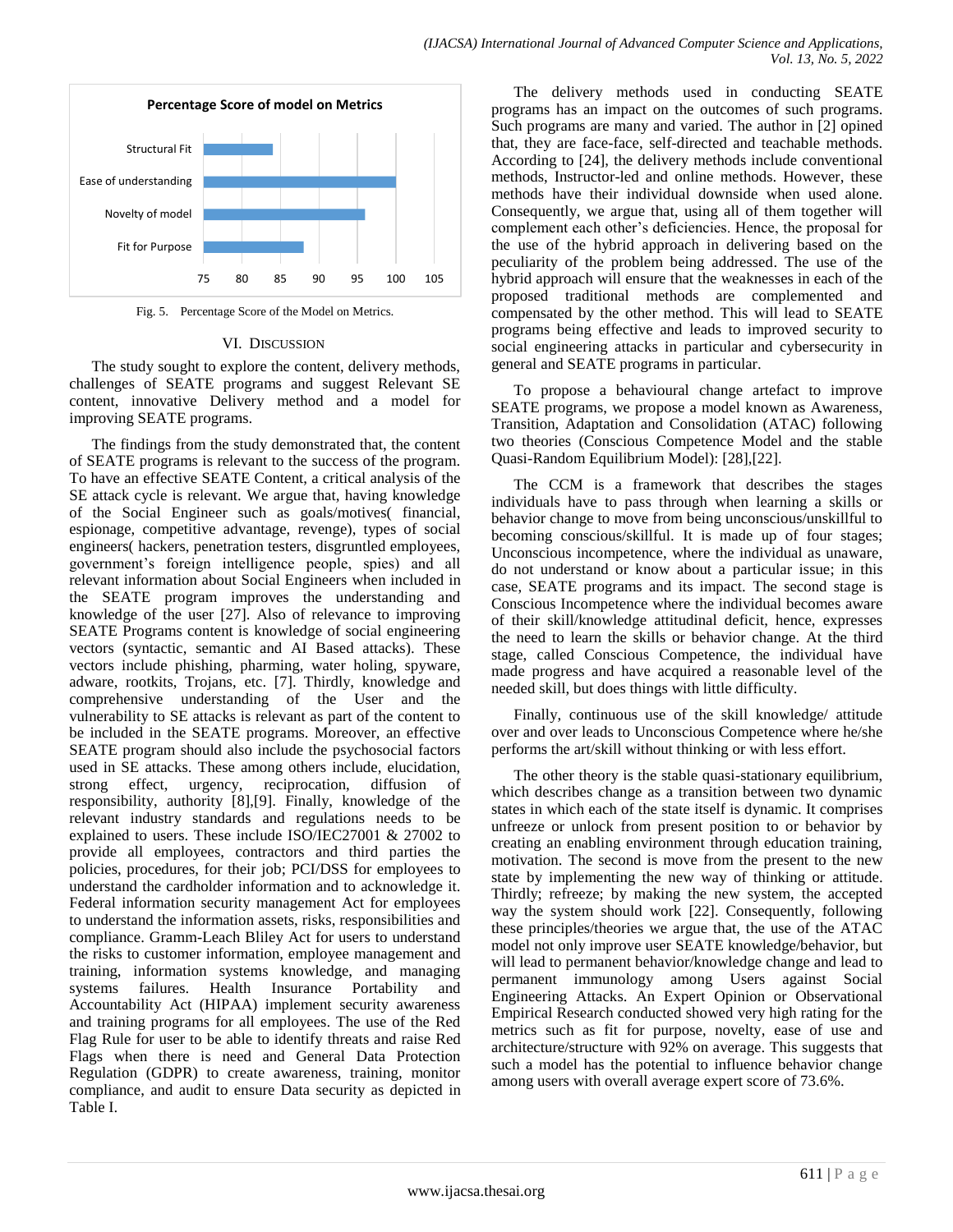#### VII.CONCLUSION AND FUTURE WORK

The study aimed at Improving Social Engineering Awareness, Training and Education (SEATE) by exploring SEATE Content, Delivery methods, challenges and proposing an innovative Content, a hybrid Delivery method and a behavioral change model as a Non-Technical defense Approach to S E attacks defense.

The findings shows that SEATE fails due to poor content and poor delivery methods coupled with other challenges such as generic nature of training, limited budget provision, poor security policies and compliance and user resistance to changes. The use of relevant an innovative content, hybrid delivery methods, and a behavioral change model improves the conduct of SEATE programs.

As the cyber warfare in general and Social Engineering in particular rages on, with daunting challenges, cyber criminals have found innovative ways of penetrating the parametric defenses and delivering malicious content to users with the aim of compromising their systems. When that happens, the user becomes the last line of defense; to click or not to, update or not to. These critical binary decisions require that users understand the relevant SE Content conducted through welldelivered and innovative delivery methods. Consequently, following the novel model improves the immunity or resistance of users to SE attacks and enables them to know how to react in such attack circumstances. Thus, adopting the novel behavioral change model (ATAC) showed a high potential at improving the conduct of SEATE programs that improved user immunity/Resistance to SE attacks. One limitation of the model is the fact that, it was qualitatively evaluated; future effort will empirically follow the model to conduct a quantitative longitudinal study to practically establish the dimensions of the artefact (model) and to automate same for conduct of SEATE programs.

#### **REFERENCES**

- [1] Ahmed Alzarahni. Coronavirus Social Engineering Attacks: Issues and Recommendation. International Journal of Advanced Computer Science and Applications, Volume 11, No.5, 2020.
- [2] Asma A. Alhashmi, Abdulbasit Darem, Jemal H. Abawajy. Taxonomy of Cybersecurity Awareness Delivery Methods: A Countermeasure for Phishing Threats. International Journal of Advanced Computer Science and Applications.Volume 12, No. 10, 2021.
- [3] Symantec Security Summary. Covit 19 Attacks Continuo and New Threats on the rise. Symantec Enterprise Blogs, Retrieved, 20-12-21.
- [4] Global Cybersecurity Index. Measuring Commitment to Cybersecurity. International Telecommunication Union, 2020.
- [5] Hussein Aldawood, Geofrey Skinner. Reviewing cyber security Social Engineering Training and Awareness Programs-Pitfalls and Ongoing Issues. Future Internet, 2019. MDPI. https://doi: 10.3390/fi11030073.
- [6] George Hatzivasilis, Soltiris Ioannidis, Micheal Smyrlis, George Spanoudakis, Fulvio Frati, Ludger Goeke, Torsten Hildebrandt, George Tsakirakis, Fotis Oikonomou, George Leftheriotis, and Hristo Koshutanski. Mordern Aspert of Cyber-Security Training and Continuous Adaptation of Programmes to Trainees. Applied Sciences, 2020. Doi: 10.3390/app10165702.
- [7] Fatima Salahdine & Naima Kaabouch (2019). Social Engineering Attacks: A survey. Future Internet, MDPI.doi.10.3390/fi11040089.
- [8] Chritopher Hadnagy. Social Engineering: The Science of Human Hacking, Wiley, Indianapolise. URL: www.wiley.com, 2018.
- [9] Sumar, Musah, Albladi, George, R.S. Weir. Predicting individuals' vulnerability to social engineering in social networks. Cybersecurity. Springer open, 2020. https://doi.org/101186/s42400-02-00047-5.
- [10] Arroyo, A.M., Rea, F.; Sandini, G.; Sciutti, A.Trust and social engineering in human robot interaction: will a robot make you disclose sensitive information, conform to its recommendation or gamble? IEEE Robot Autom. Lett.2018,3,3701-3708.
- [11] David Airehrour, Nisha Vasudevan Nair, and SamanehMadanian Social Engineering Attacks and Countermeasures. In the New Zealand Banking System: advancing a User-Reflective Mitigation, Information, and Austria. Information 2018,9(5), 110; https:// doi.org/10.3390/info9050110.
- [12] Aldawood , H.; Skinner, G. Educating and raising awareness on cybersecurity social engineering: Aliterature Review . in proceedings of 2018 IEEE Internation Conference on Teaching, Assessment, and learning for engineering (TALE), Wollongong, NSW, Austria, 4-7 December 2018;pp.62-68.
- [13] Albladi, S.M., Weir, R.S. Predicting individuals' vulnerability to social engineering in social entworks. Cybersecurity, springer open, 2020. https://doi.org/10.1186/s42400=020-00047-5.
- [14] Albladi, S.M.;Weir,R.S. User characteristics that influence judgement of social engineering attacks in social networks. Human-centric computing and information sciences (2018). https://doi.org/10.1186/s13673-018- 0128-7.
- [15] Hussain, Hanizan Shaker; Din, Roshidi; Khidzir, Nik Zulkarnaen; Daud, Khairul Azhar; Ahmad, Suzastri . Risk and Threat via Online Social Network among Academia at Higher Education. International Conference on Big Data and Cloud Computing, 2019.
- [16] Micalleff, N.; Arachchilage, N.A.G. involving users in the design of serious game for security questions education. arXiv preprint. ArXiv: 1710.03888, 2017.
- [17] Soceanu, M. Vasylenko, and A. Gradianru "Improving Cybersecurity Skills Using Network Security Virtual Labs. "In Proceedings of the International Multi Conference of Engineers and Computer Scientists 2017 Vol II, IMECS.
- [18] Merton Lansley, Francois Mouton, Stellios Kapetankis & Nikolaos Polatidis . SEADer ++: social Engineering attack detection in online environments using machine learning, Journal of information and Telecommunication,4:3, 346-362, 2020. doi:10.1080/24751839.202.174 7001.
- [19] Nikolaos Tsinganos, Georgios Sakellarious, Panagiotis Fouliras, and IoannisMavridis . Towards an Automated Recognition System for Chatbased Social Engineering Attacks in Enterprise Environments. In ARES 2018: International Conference on Availability, Reliability and Security, August 27-30, 2018, Hamburg, Germany. ACM, ew York, NY USA, 10 pages.
- [20] Mutlaq Alotaibi, Waleed Alfehaid. Information Security Awareness: A Review of Methods, challenges and Solutions.ICITST-WorldCIS-WCST-WCICSS-2018. Information Society. ISBN:978-1-908320-94-0.
- [21] Ana Kovacevic, Sonja, D. Radenkovit. SAWIT: Security Awareness Improvement Tool in Workplace. Applied Sciences, 2020. MDPI. Doi: 10.3390/app10093065.
- [22] Lewin, K. Field Theory in Social Science. Harper and Row: New York, 1951.
- [23] Park, M., Oh,H., Lee, K. Security Risk Measurement for information leakage in IOT-based smart homes from situational awareness perspective. Sensors, 2019,19,2148Met al(2019).
- [24] Abawajy, J. User preferences of cybersecurity awareness delivery methods," Behave. Inf. Technol, vol. 33, no. June 2015, pp-236-247, 2014.
- [25] Ngqoyiyana, IL. Developing an Artefact for Raising S E Awareness among Administrative Staff. A Master of Science in Computer science. Dissertation (2020).